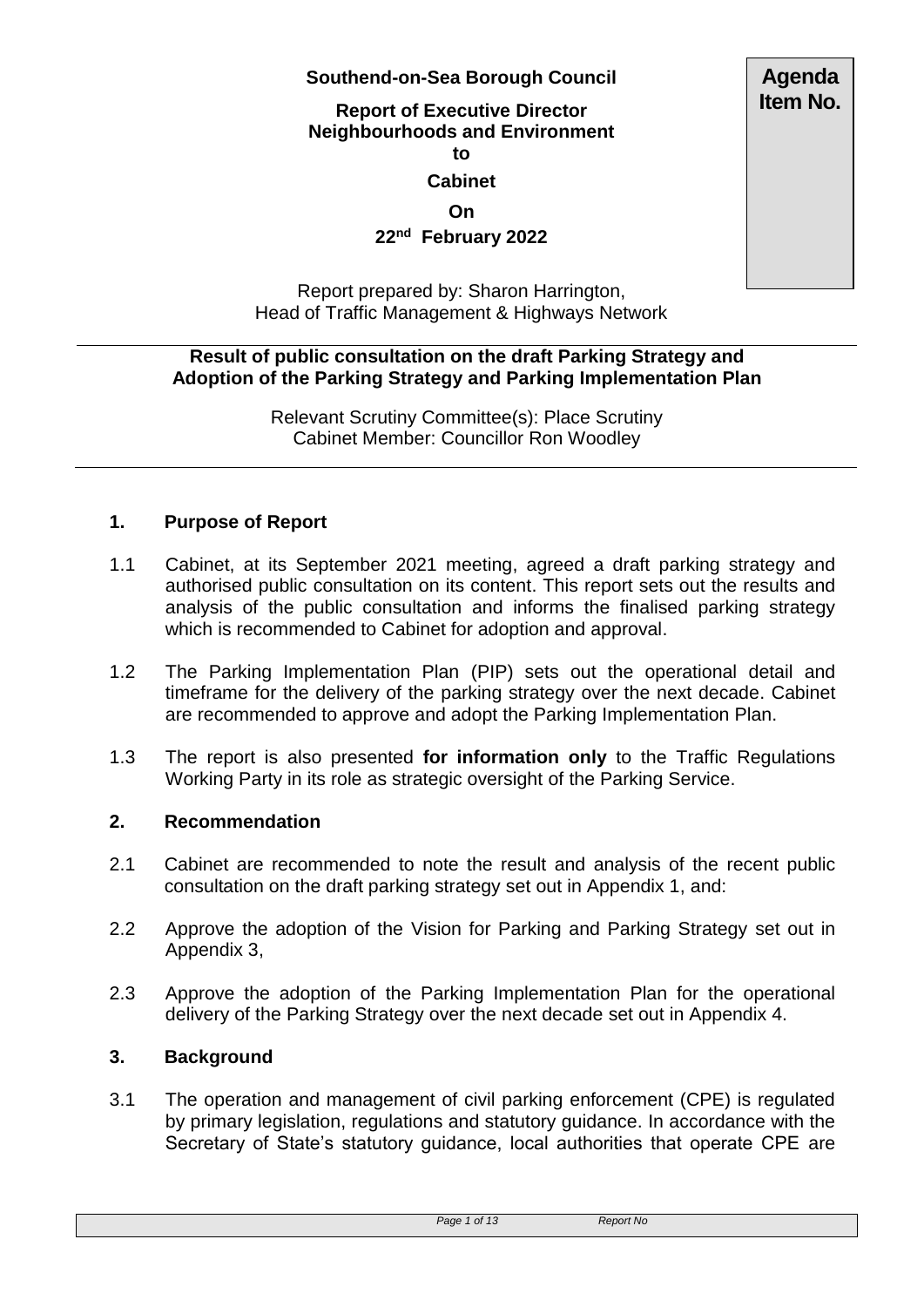required to publish its strategies and policies and to undertake public consultation on their content.

- 3.2 Cabinet in September 2021 approved the Southend Vision for Parking and authorised public consultation on the draft Parking Strategy for Southend to take place during autumn 2021.
- 3.3 The adopted Vision for Parking promotes four principles the Council wants to instil across the borough. These are:-
	- To provide parking where possible;
	- Control parking where necessary;
	- **Enforce parking fairly and consistently; and**
	- Operate parking efficiently and cost effectively.
- 3.4 The public consultation took place from  $12<sup>th</sup>$  October to  $2<sup>nd</sup>$  December 2021 via Your Say on the Southend website. The questionnaire asked a series questions designed to inform the decision making process to finalise the Parking Strategy. There was also a comments section to enable other issues to be recorded. The analysis of the results of the public consultation is set out in **Appendix 1.**

## **4. Detailed analysis of the public consultation**

## **4.1 Options for verges damaged by parked vehicles**

Damage to footways and verges by overrunning vehicles is an unsightly problem in many parts of the Borough and can be a safety issue for other highway users. We wanted to assess the level of support for options to convert damaged verges to alternative uses such as parking bays was proposed. Of those responding:-

49% supported or strongly supported the option;

45% disagreed or strongly disagreed; and

6% had no opinion.

There response is indeterminate and accordingly, the option to consider alternative uses for damaged grass verges will not form part of the final Parking Strategy.

## **4.2 Limiting the number of resident permits per household**

In high demand controlled parking zones the number of parking permits issued can have an affect on the ability for residents to be able to park near their home. This is particularly evident in terraced areas where multiple permits per household are issued but there is only the space for one vehicle to park outside each house. Of those responding:-

50% supported or strongly supported the option;

42% disagreed or strongly disagreed; and

8% had no opinion.

Accordingly, the option to limit the number of resident permits per household will form part of the final Parking Strategy and the Parking Implementation Plan sets out the operational process for its delivery.

# **4.3 Phasing out cash payments for parking**

The use of cash for parking payment is becoming less popular year on year. The data in **Appendix 2** shows an overall reduction in the use of cash from 48% in 2019/20 to 25% in 2021/22.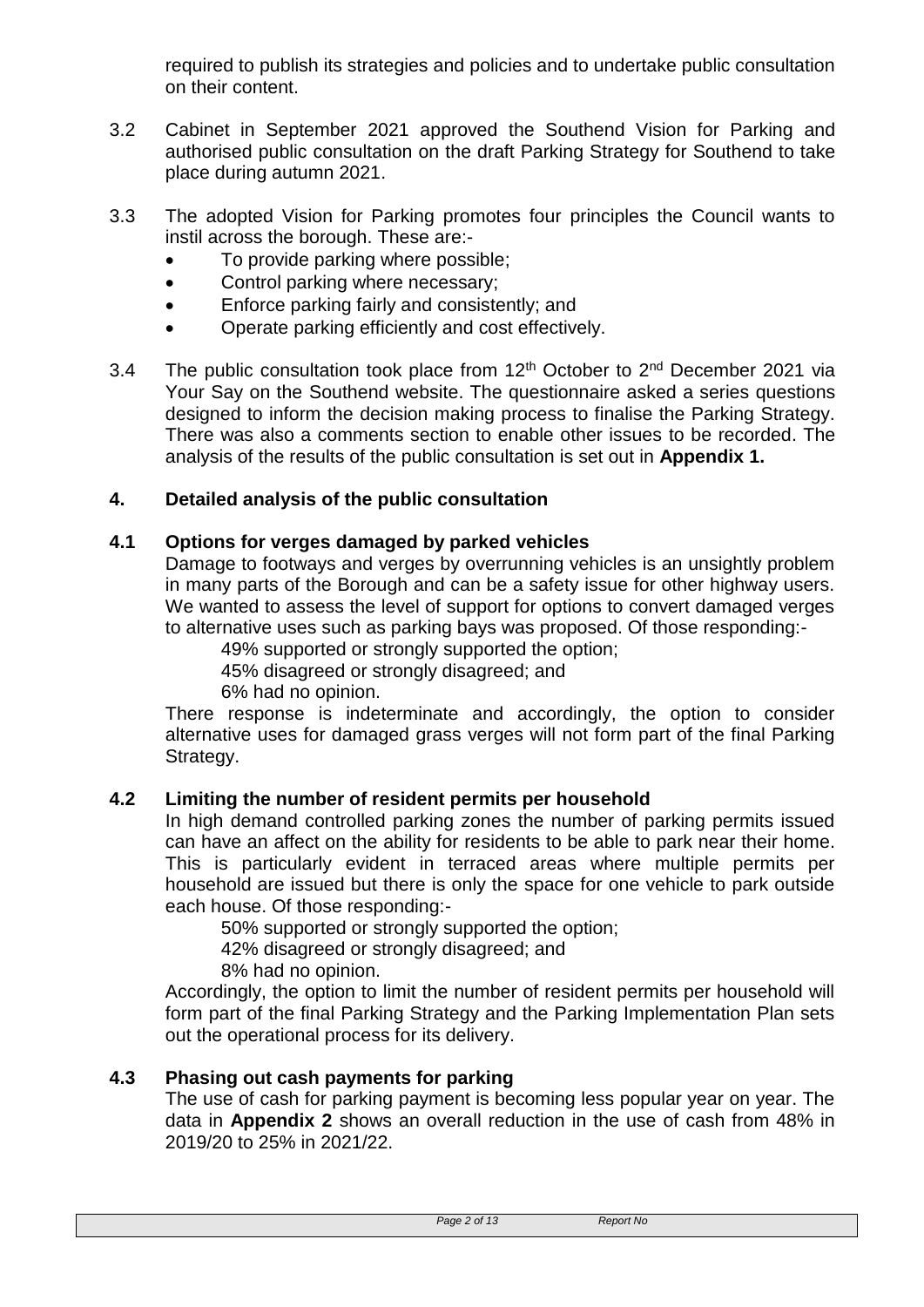The downward trend in cash payments is expected to continue going forward. There are costs to the Council for the collection, handling and banking of cash which remain the same irrespective of the reduced cash income collected from machines which is inefficent. Of those responding:-

51% supported or strongly supported the option;

41% disagreed or strongly disagreed; and

8% had no opinion.

Accordingly, the option to phase out cash payments will form part of the final Parking Strategy and the Parking Implementation Plan sets out the operational process for its delivery.

#### **4.4 Extending parking controls where there is significant night-time activity**

We wanted to gauge the level of support for potentially extending parking enforcement into the evening where there is significant night-time activity subject to local consultation. Of those responding:

52% supported or strongly supported, the option;

38% disagreed or strongly disagreed; and

10% had no opinion.

Accordingly, the option to introduce evening/night-time controls where there is evidence of need and subject to local consultation will form part of the final Parking Strategy and the Parking Implementation Plan sets out the operational process for its delivery.

#### **4.5 Adoption of emissions-based parking charges**

The Council has a commitment for the borough to be carbon neutral by 2030. To help achieve this there is a need to encourage car owners to switch to less polluting vehicles. We asked, "do you support the concept that the most polluting vehicles should pay more than less polluting vehicles?" Of those who responded:-

54% strongly supported or supported the principle;

36% disagreed or strongly disagreed; and

10% had no opinion.

Accordingly, the adoption of emissions based charges will form part of the final Parking Strategy and the Parking Implementation Plan sets out the operational process for its delivery.

#### **4.6 The conversion of controlled parking zones (CPZ) to shared use bays**

The use of shared use parking bays can optimise the efficiency of use of parking zones. Of those responding:-

57% supported or strongly supported the option;

30% disagreed or strongly disagreed; and

13% had no opinion.

Accordingly, options to convert bays in CPZs to shared use, where appropriate will form part of the final Parking Strategy and the Parking Implementation Plan sets out the operational process for its delivery.

# **4.7 A review of existing town centre loading bays to provide more parking bays**

Options to review the use of loading bays and consideration to convert some loading bays to general parking use. Of those responding:-

59% supported or strongly supported the option;

19% disagreed or strongly disagreed; and

22% had no opinion.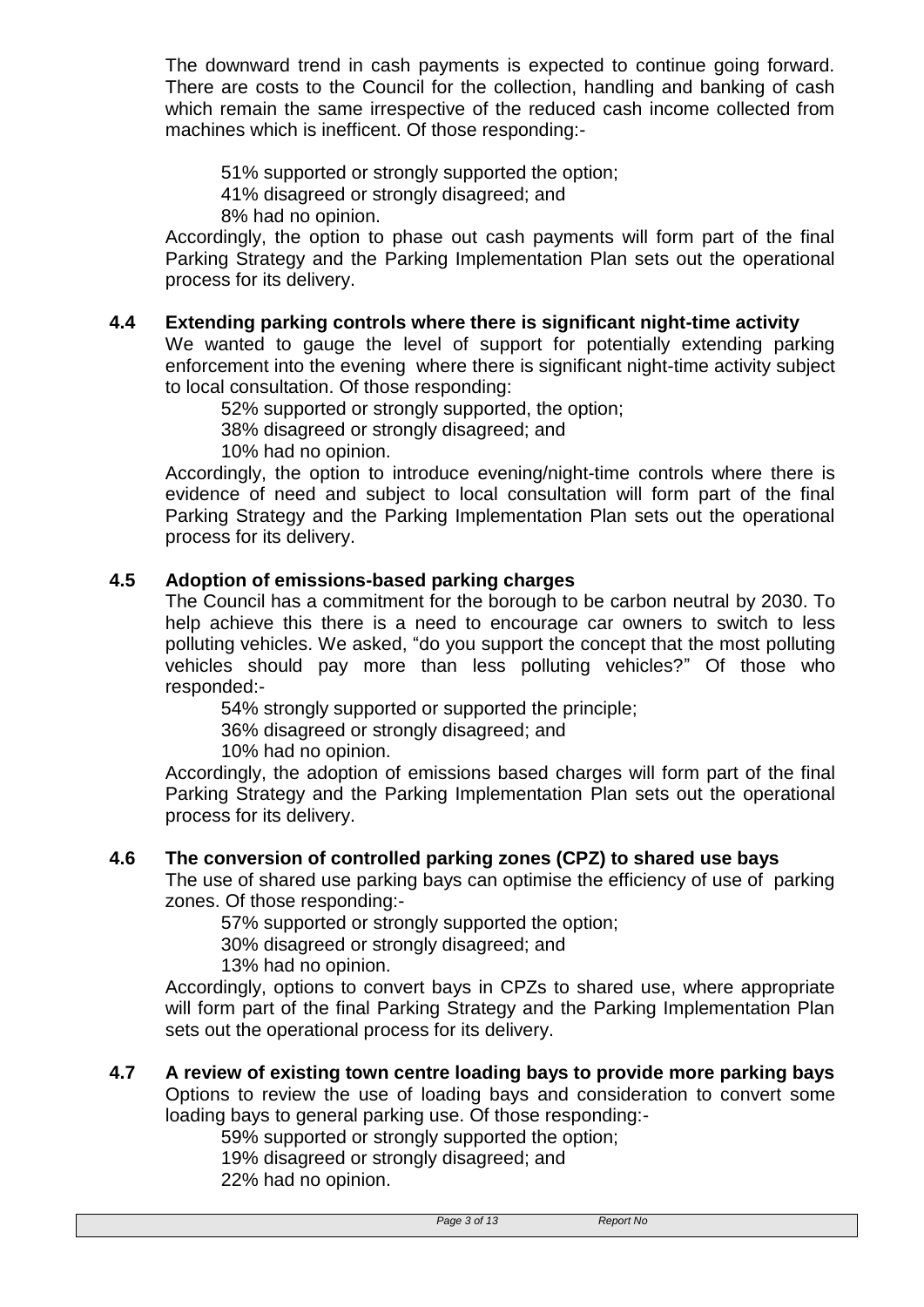Accordingly, a review of the existing loading bay provision with options to convert bays to shared use or parking where appropriate will form part of the final Parking Strategy and the Parking Implementation Plan sets out the operational process for its delivery.

## **4.8 A review of the Seafront and consideration of partial pedestrianisation**

We wanted to gauge the level of support for the potential introduction of part-time pedestrianisation of the Seafront. Of those responding:-

61% supported or strongly supported the option;

29% disagreed or strongly disagreed; and

10% had no opinion.

Accordingly, options for part-time road closures/pedestrianisation of the Seafront will form part of the final Parking Strategy and the Parking Implementation Plan sets out the operational process for its delivery.

#### **4.9 A borough-wide review of business parking and loading provision**

We recognise that with changes to retail and business operation and the increase in on-line purchase and goods collection/delivery there may be a need for additional loading bay/business parking provision. Of those responding:-

74% supported or strongly supported the option;

4% disagreed or strongly disagreed; and

22% had no opinion.

Accordingly, a borough-wide review of loading bay and business parking provision will be included in the final Parking Strategy and the Parking Implementation Plan sets out the operational process for its delivery.

#### **4.10 A borough-wide review of all limited waiting bays**

It is good practice to review the use of parking bays to ensure they remain fit for purpose. Of those responding:-

78% supported or strongly supported the option;

7% disagreed or strongly disagreed; and

15% had no opinion.

Accordingly, the borough-wide review of all limited waiting bays will form part of the final Parking Strategy and the Parking Implementation Plan sets out the operational process for its delivery.

#### **4.11 Stronger parking controls around schools**

Parking and vehicle movements around schools especially around times of the 'school run' can be problematic for residents and other highway users. Of those responding:-

82% supported or strongly supported the option;

11% disagreed or strongly disagreed; and

7% had no opinion.

Accordingly, the option to introduce additional measures around schools will form part of the final Parking Strategy and the Parking Implementation Plan sets out the operational process for its delivery.

## **4.12 Additional comments**

In addition to the fixed questions there was an opportunity for participants to make comments and suggestions. A total of 135 individual responses were received covering a range of subjects. Of the comments made, the five main threads were:-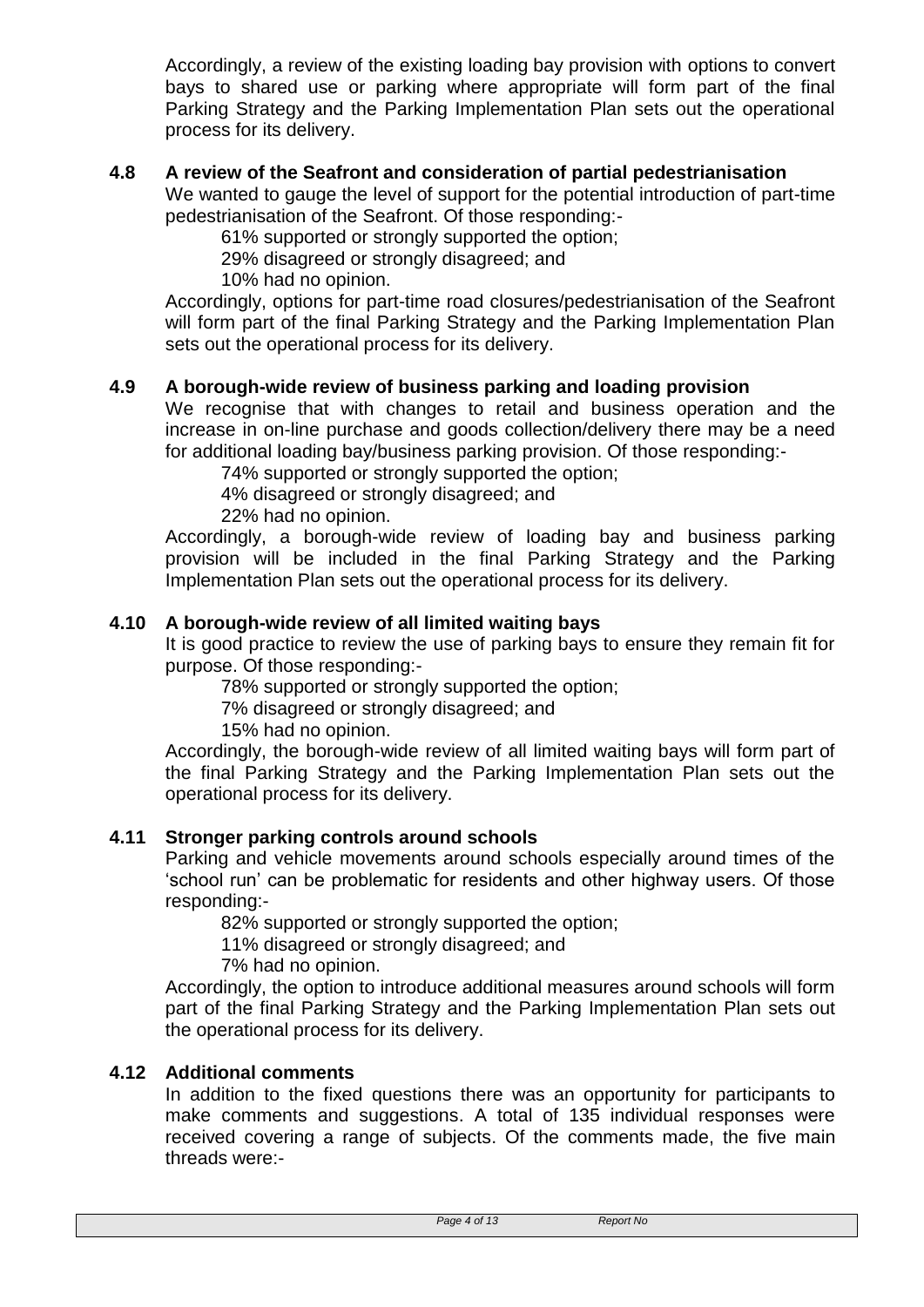- Improve public transport;
- Increase electric charging points;
- Park & Ride:
- Parking Costs;
- Review of all double yellow lines.
- 4.13 Improving public transport sits outside the remit of the parking strategy except for the provision or enforcement of bus stops/bus stop clearways which is a parking enforcement function.
- 4.14 Park and Ride can seem to be an effective tool in the management of traffic in and around towns. Such schemes are effective where there is extensive demand from commuters working in a town centre who are travelling into the centre to park at the beginning of the day, parking all day and then leaving in the evening. This is not the pattern in Southend where the main employment for residents is outside the Borough. In these circumstances Park and Ride would not be beneficial.
- 4.15 The review of double yellow lines, parking costs and electric vehicle charging provision are covered in the Parking Strategy and the Parking Implementation Plan sets out the operation approach for delivery.

#### **5. The Parking Implementation Plan (PIP)**

- 5.1 The adoption of the Parking Strategy provides the over-arching principles for the development of the Parking Service for the next decade 2022-2032. The operational delivery of the Parking Strategy is set out in more detail in the Parking Implementation Plan which is attached at **Appendix 3**.
- 5.2 The PIP provides greater detail on the approach we will adopt for the delivery of the Parking Strategy and twenty-two specific statements setting out how the Parking Service will deliver the objectives. The PIP is a living document setting out the operational approach and indicative timeframes for achieving its objectives. It is recognised that these may vary or change over time. The PIP will be reviewed and updated annually. The progress on the delivery of the PIP and any updates of the PIP will be reported for information to the first quarter meeting of the Traffic Regulations Working Party in its new scrutiny role of the Service.
- 5.3 There is clearly a need through discussions with Members and the consultation that a review of all bays across the borough need to be reviewed to ensure the right bays are in the right location for the right usage. This will include all public bays and those for Blue Badge use where there maybe a need to formalise them to ensure they are enforceable where not used correctly.

## **6. Corporate Implications**

#### 6.1 **Contribution to the Southend 2050 Road Map**

The adoption of the Parking Strategy and Parking Implementation Plan are seen as key contributors to the Road Map particularly in their ability to influence modal shift to other modes of transport and through the adoption of emissions based charging to the use of less polluting vehicles. The full reference of Parking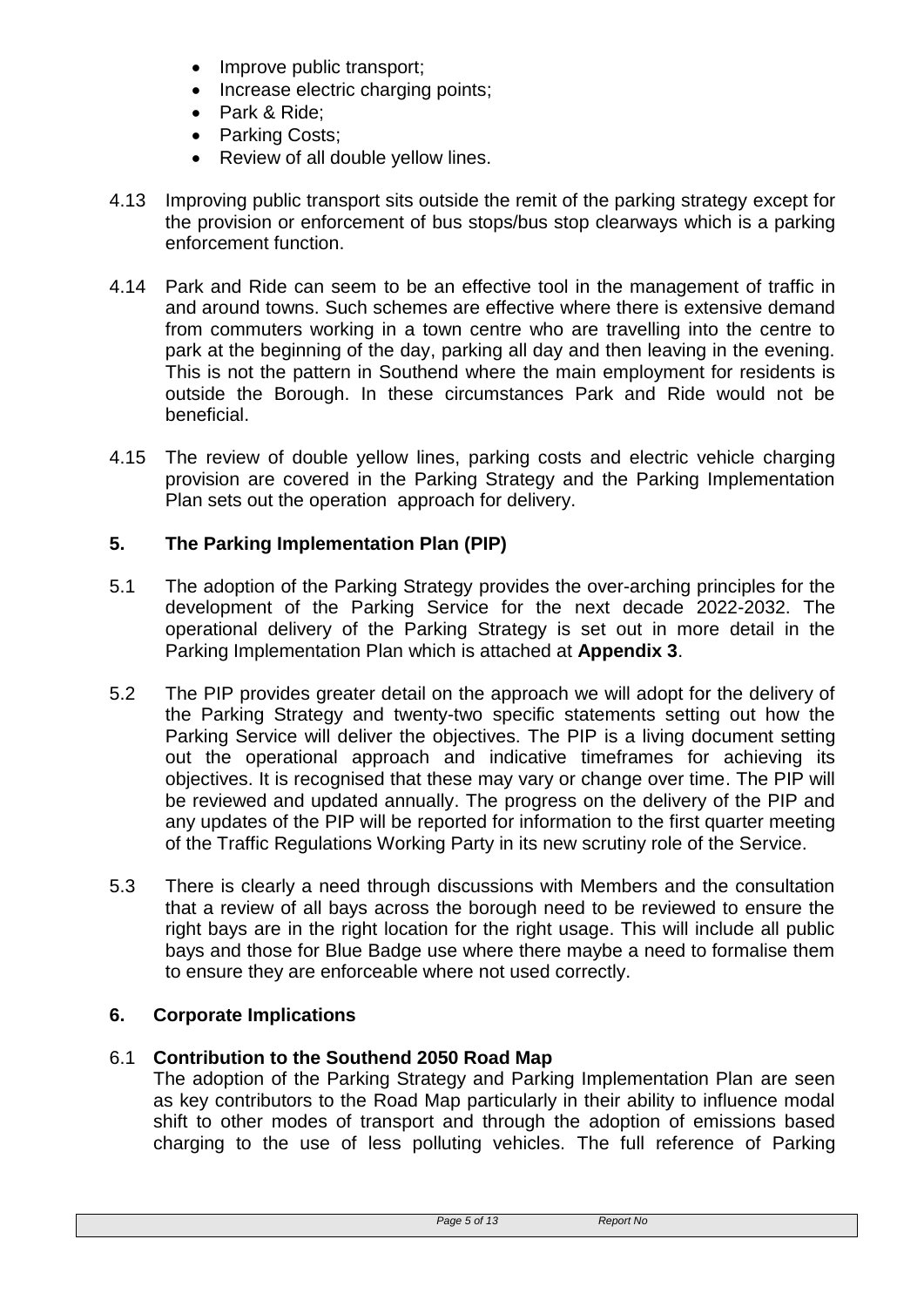Implementation Plan actions and the contribution to the Southend 2050 Road Map is set out in **Appendix 5**.

## **7. Financial Implications**

7.1 The intention to continue to operate the Parking Account so it remains in surplus remains a Parking Strategy objective for the next decade. Aspects of the service delivery set out in the PIP that cannot be covered by surpluses within the Parking Account will be reported to Members for a decision.

#### **8. Legal Implications**

8.1 As observed in the main body of this report, elements of enforcement practice are subject to the need to be compliant with statutory guidance issued by the Secretary of State under section 87 of the Traffic Management Act 2004. 8.3. This does mean that the Parking Strategy document will need to be kept under review from time to time to ensure it is consistent with current guidance.

## **9. Consultation**

- 9.1 External consultation was carried out via the Council's 'Your Say' Southend platform and ran from  $6<sup>th</sup>$  October to  $2<sup>nd</sup>$  December 2021 inclusive. In addition to the online survey, hard copies would also be made available to any requests received. A number of press releases and social media reminders were circulated and which encouraged public response.
- 9.2 A total of 2,600 people accessed the online consultation and 1,400 people visited the consultation page and viewed the survey and associated documents. 206 people took the time to respond online. The analysis of the results of the public consultation can be found in **Appendix 1**. The detailed review is set out in section 4 of this report.
- 9.3 The low numbers engaging and responding to the public consultation is disappointing particularly after the amount of effort put in to publicising the consultation through press and social media. The low response rate may have been influenced by the relatively high number of questions asked and a reluctance for people to spend time on a questionnaire. It may also be an indication that residents and business owners are relatively comfortable with how parking is operated and delivered by the Council in Southend. Low response rates to parking consultations is a national trend and can give rise to questions about the reliability of the results as a means to inform the decision making process.
- 9.4 The London Borough of Wandsworth commissioned Mori to undertake research on the viability of low parking response rates. The research involved 'door knocking' residents to assess if a greater number of responses changed the overall response rates between the ratio of the yes/no/don't know response rates. The result of the research showed the response rate ratio remained within 1-2 percentage points irrespective of a low or higher overall response rate.
- 9.5 It is reasonable to assume that similar results to what Mori found in Wandsworth would be applicable to other parking consultations in other boroughs. It is therefore reasonable that the Wandsworth research would also apply to the ratio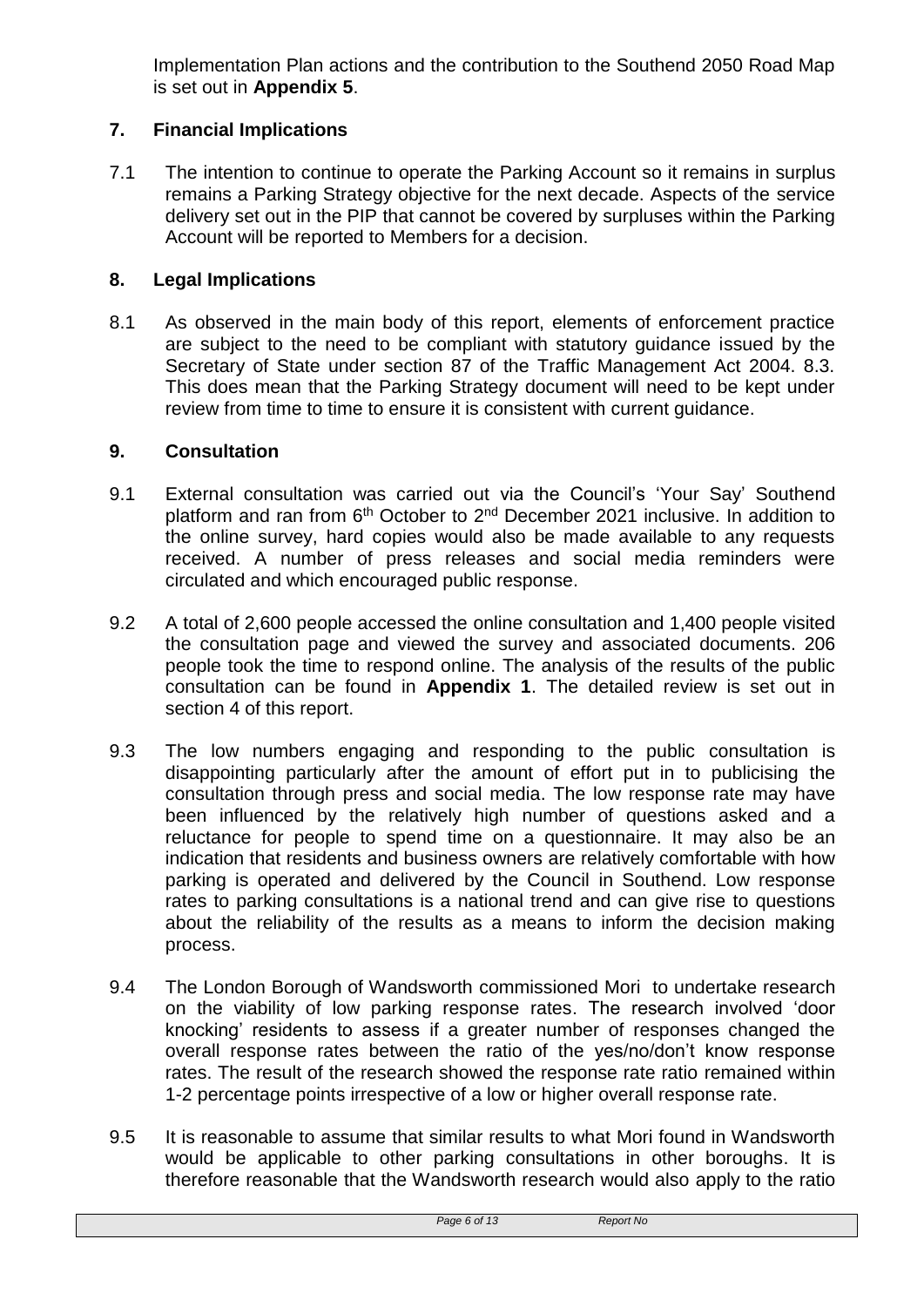of response rates of the recent parking consultation in Southend. On this basis the analysis of the results of the consultation are considered to be valid and can be used to influence the decision making process in this report.

## **10. Equality analysis**

10.1 The eqality analysis is set out in **Appendix 6** to the report.

# **Background Papers**

Parking Strategy 2021-2031 Cabinet Report 14th September 2021 [\(Public Pack\)Agenda Document for Cabinet, 14/09/2021 14:00 \(southend.gov.uk\)](https://democracy.southend.gov.uk/documents/g3912/Public%20reports%20pack%2014th-Sep-2021%2014.00%20Cabinet.pdf?T=10)

# **Appendices**

**Appendix 1** Analysis of the results of the parking consultation

## **Appendix 2**

Analysis of the paid for method of payment for parking charges

**Appendix 3** Southend Parking Strategy 2022 – 2032

**Appendix 4** Southend Parking Implementation Plan 2022 -2032

#### **Appendix 5** Parking Implementation Action Plan

**Appendix 6** Equality Analysis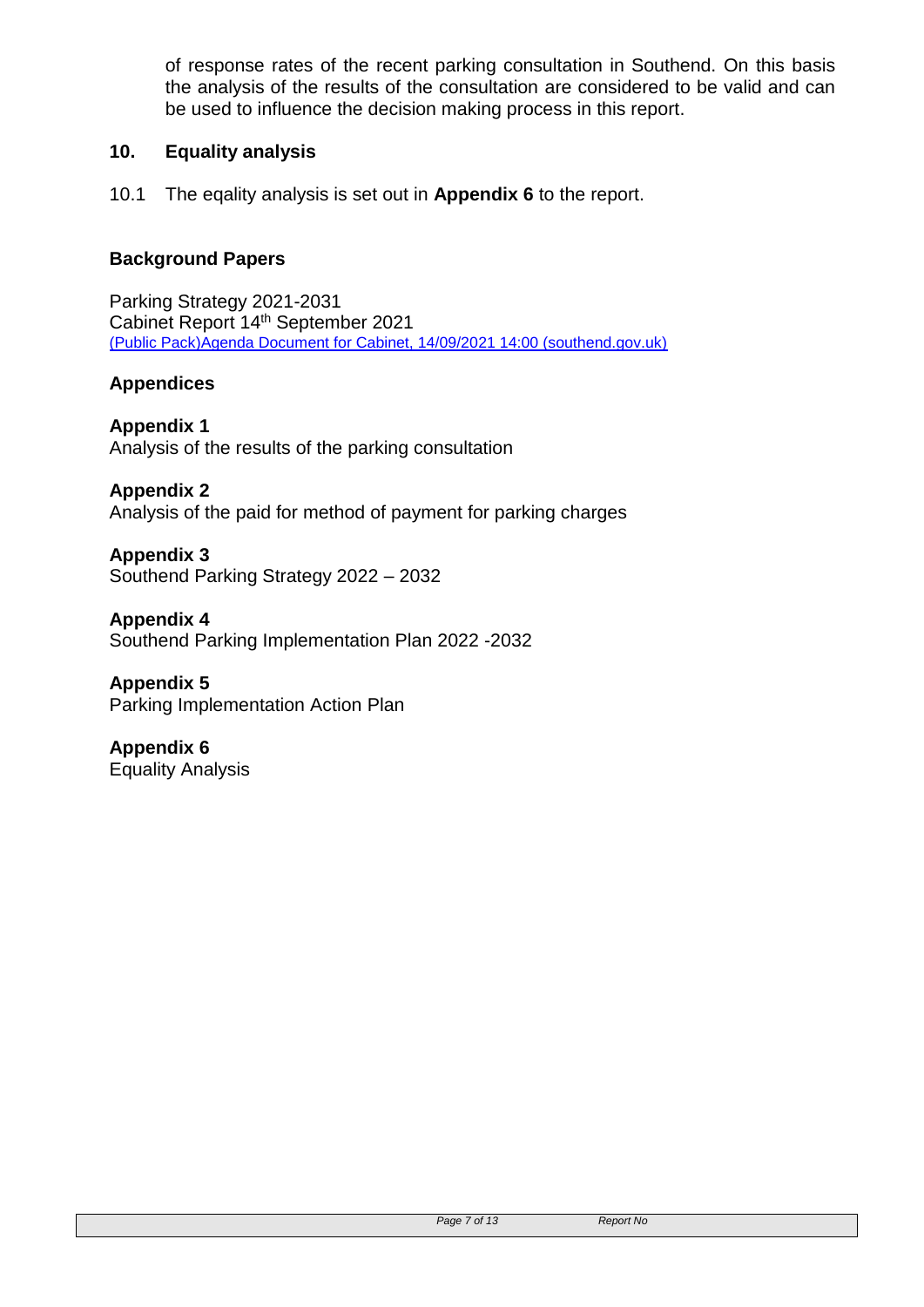*Page 8 of 13 Report No*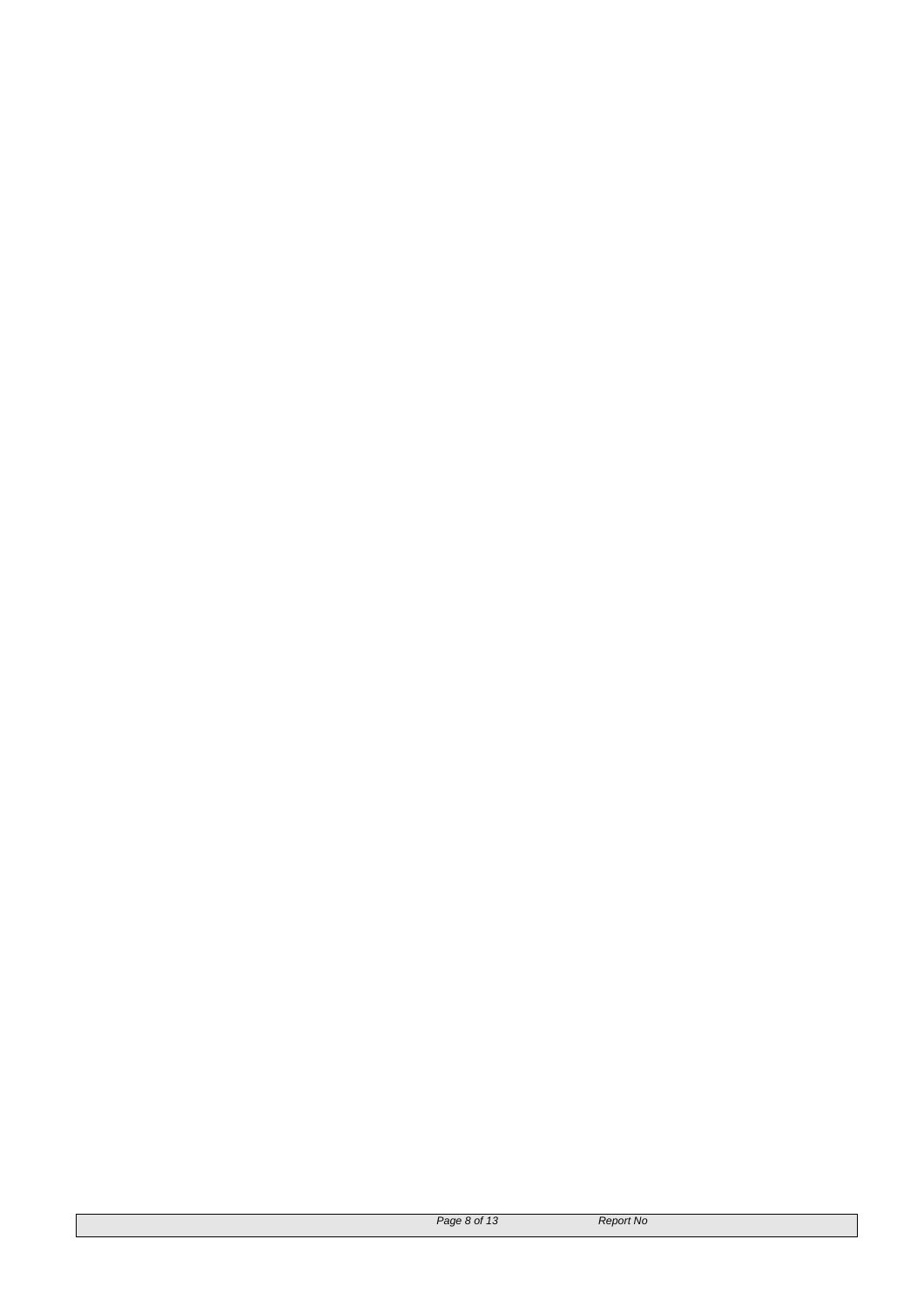#### **Results.**

#### **Questions 1 – 2 were address based questions and are not shown here**

**4.** Do you support the concept that the most polluting vehicles should pay more than less polluting vehicles?

|                            | Number of<br><b>Responses</b> | Percentage |
|----------------------------|-------------------------------|------------|
| Strongly agree             | 44                            | 22.8%      |
| Agree                      | 59                            | 31.2%      |
| Neither agree nor disagree | 19                            | 10.1%      |
| <b>Disagree</b>            | 35                            | 18.5%      |
| Strongly disagree          | 33                            | 17.5%      |

*Optional question (189 response(s), 3 skipped)*

**5.** Do you support the concept of extended parking controls in areas with a large evening/nighttime activity, subject to local consultation?

|                            | Number of<br>Responses | Percentage |
|----------------------------|------------------------|------------|
| Strongly agree             | 49                     | 25.9%      |
| Agree                      | 49                     | 25.9%      |
| Neither agree nor disagree | 19                     | 10.1%      |
| <b>Disagree</b>            | 45                     | 23.8%      |
| Strongly disagree          | 27                     | 14.3       |

*Optional question (189 response(s), 3 skipped)*

**6.** Do you support the concept of limiting the number of permits per household as a means of increasing parking capacity?

|                            | Number of<br><b>Responses</b> | Percentage |
|----------------------------|-------------------------------|------------|
| Strongly agree             | 41                            | 21.7%      |
| Agree                      | 54                            | 28.6%      |
| Neither agree nor disagree | 14                            | 7.4%       |
| <b>Disagree</b>            | 45                            | 23.8%      |
| Strongly disagree          | 35                            | 18.5%      |

*Optional question (189 response(s), 3 skipped)*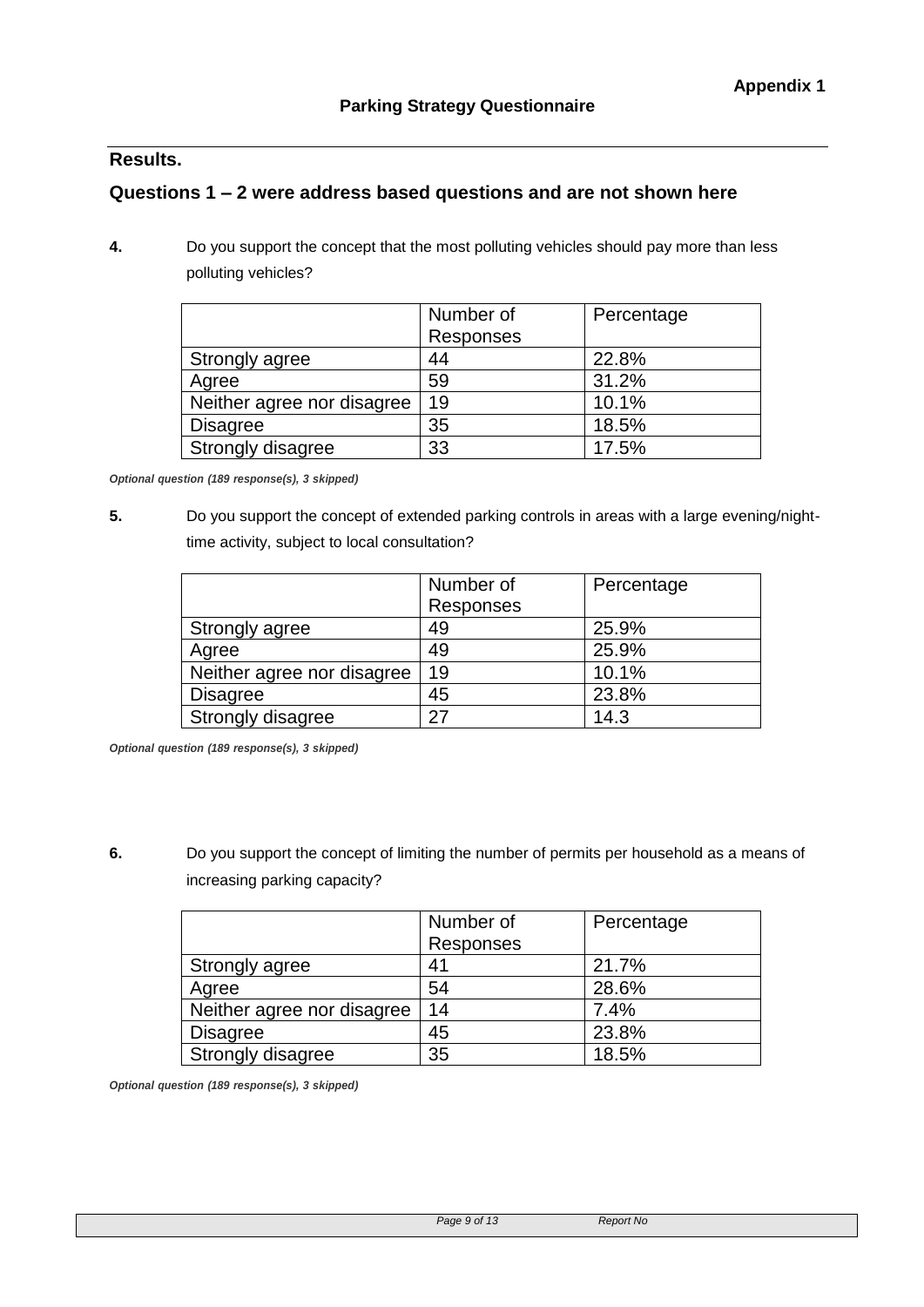**7.** We propose to review all schools and the surrounding streets with the vision of installing stronger parking controls in the area? Is this something you would support in principle?

|                            | Number of | Percentage |
|----------------------------|-----------|------------|
|                            | Responses |            |
| Strongly agree             | 101       | 53.4%      |
| Agree                      | 54        | 28.6%      |
| Neither agree nor disagree | 14        | 7.4%       |
| <b>Disagree</b>            | 10        | 5.3%       |
| <b>Strongly disagree</b>   | 10        | 5.3%       |

*Optional question (189 response(s), 3 skipped)*

7. We propose phasing out all cash payments within the lifetime of this Strategy for paid parking and rely on card only and mobile enabled technologies. Is this something you would support in principle?

|                            | Number of | Percentage |
|----------------------------|-----------|------------|
|                            | Responses |            |
| Strongly agree             | 49        | 26%        |
| Agree                      | 47        | 25%        |
| Neither agree nor disagree | 15        | 8%         |
| <b>Disagree</b>            | 30        | 16%        |
| Strongly disagree          | 47        | 25%        |

*Optional question (188 response(s), 4 skipped)*

8. Do you support the principle that where there is evidence of ongoing damage and safety conflicts for pedestrians that grass verge areas are considered for other use, eg: formalised parking bays (hardstanding); increasing the footpath width even if ...

|                            | Number of | Percentage |
|----------------------------|-----------|------------|
|                            | Responses |            |
| Strongly agree             | 44        | 23.2%      |
| Agree                      | 49        | 25.8%      |
| Neither agree nor disagree | 11        | 5.8%       |
| <b>Disagree</b>            | 43        | 22.6%      |
| Strongly disagree          | 43        | 22.6%      |

*Optional question (190 response(s), 2 skipped)*

9. Do you support the principle that the Council undertake a review of all limited waiting bays with the vision to change the restrictions to something better suited to the location?

|                            | Number of<br>Responses | Percentage |
|----------------------------|------------------------|------------|
| Strongly agree             | 55                     | 29.1%      |
| Agree                      | 93                     | 49.2%      |
| Neither agree nor disagree | 28                     | 14.8%      |
| <b>Disagree</b>            |                        | 3.7%       |
| Strongly disagree          | 6                      | 3.2%       |

*Optional question (189 response(s), 3 skipped)*

*Page 10 of 13 Report No*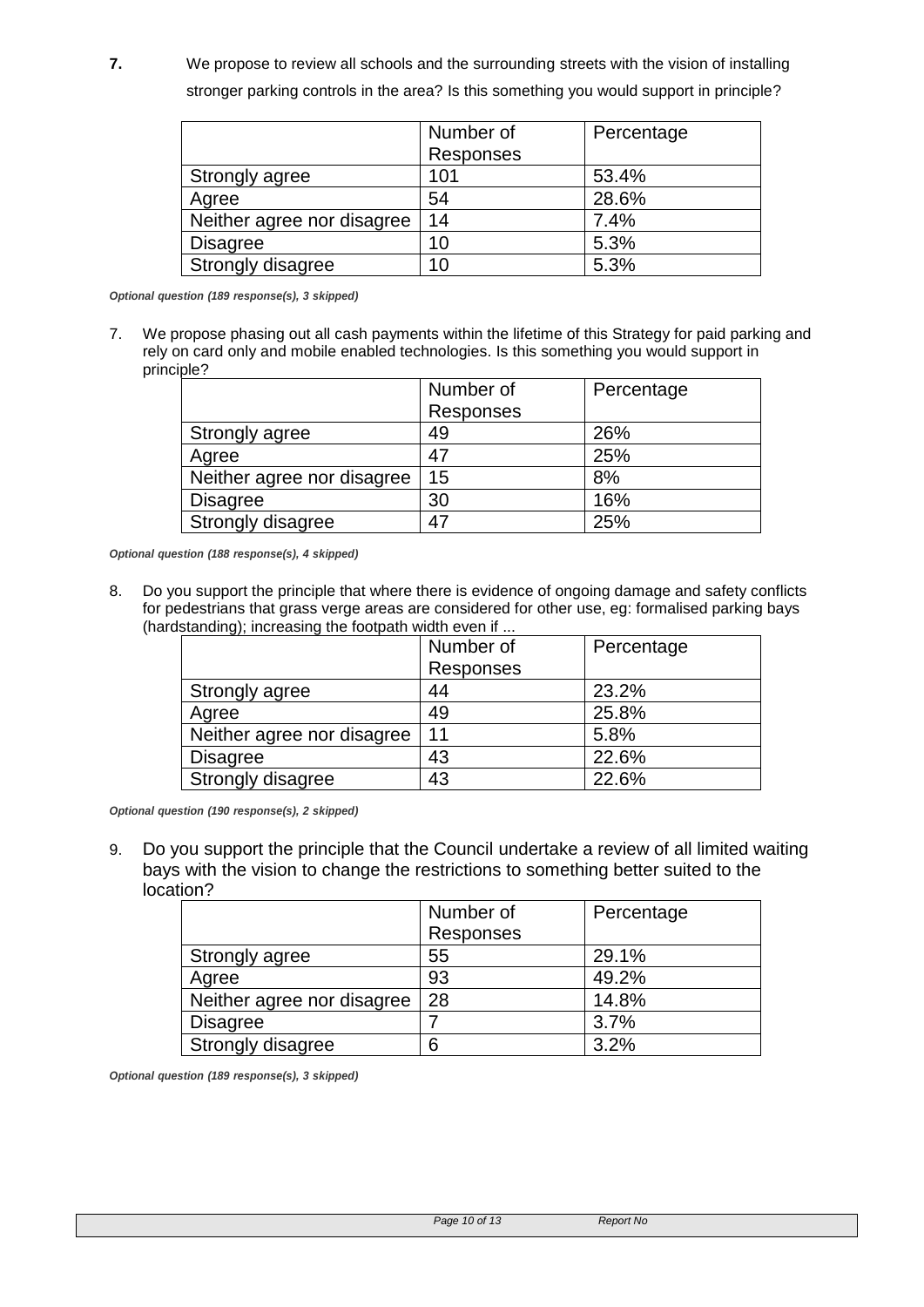10. Do you support the principle that the Council undertake a review of the seafront to look at times when certain areas may be pedestrianised at specific times of the day (with deliveries unaffected)?

|                            | Number of | Percentage |
|----------------------------|-----------|------------|
|                            | Responses |            |
| Strongly agree             | 64        | 34%        |
| Agree                      | 52        | 27%        |
| Neither agree nor disagree | 19        | 10.1%      |
| <b>Disagree</b>            | 27        | 14.4%      |
| Strongly disagree          | 26        | 13.8%      |

*Optional question (188 response(s), 4 skipped)*

11. Do you support the principle of shared use bays within controlled parking zones; this would permit visitors to pay to park when there are free bays within the zone?

|                            | Number of | Percentage |
|----------------------------|-----------|------------|
|                            | Responses |            |
| Strongly agree             | 42        | 22.2%      |
| Agree                      | 65        | 34.4%      |
| Neither agree nor disagree | 25        | 13.2%      |
| <b>Disagree</b>            | 34        | 18%        |
| Strongly disagree          | 23        | 12.2%      |

*Optional question (189 response(s), 3 skipped)*

12. Do you support the principle a review be undertaken to look at the implementation of more parking bays in the town centre and restricting times for deliveries?

|                            | Number of | Percentage |
|----------------------------|-----------|------------|
|                            | Responses |            |
| Strongly agree             | 47        | 24.9%      |
| Agree                      | 65        | 34.4%      |
| Neither agree nor disagree | 42        | 22.2%      |
| <b>Disagree</b>            | 28        | 14.8%      |
| Strongly disagree          |           | 3.7%       |

*Optional question (189 response(s), 3 skipped)*

13. Do you support in principle a review of all business and loading bays to ensure they are in the right place and service the right groups?

|                            | Number of | Percentage |
|----------------------------|-----------|------------|
|                            | Responses |            |
| Strongly agree             | 44        | 23.8%      |
| Agree                      | 93        | 50.3%      |
| Neither agree nor disagree | 40        | 21.6%      |
| <b>Disagree</b>            | 6         | 3.2%       |
| Strongly disagree          | ◠         | 1.1%       |

*Optional question (185 response(s), 7 skipped)*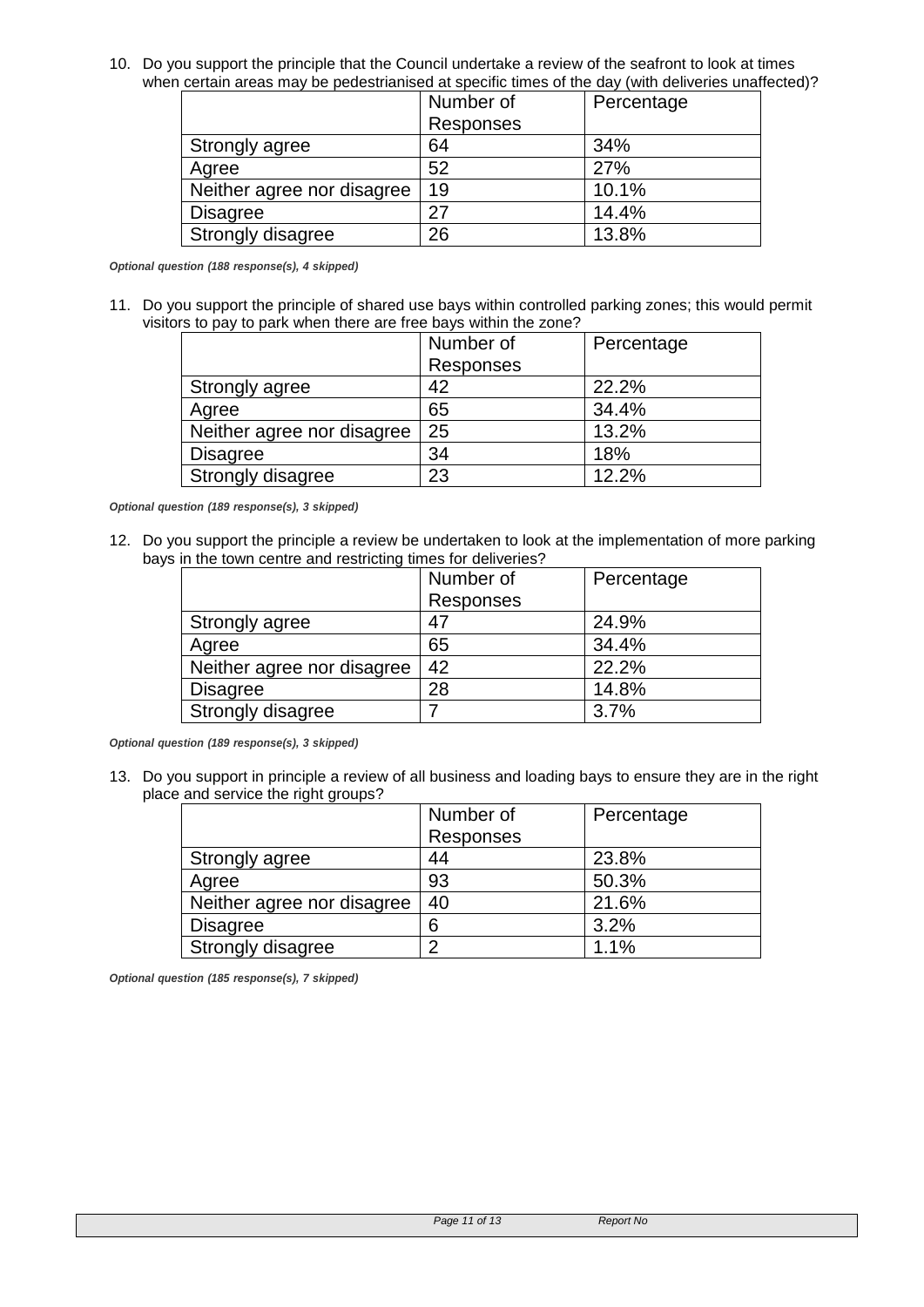# **Appendix 2**